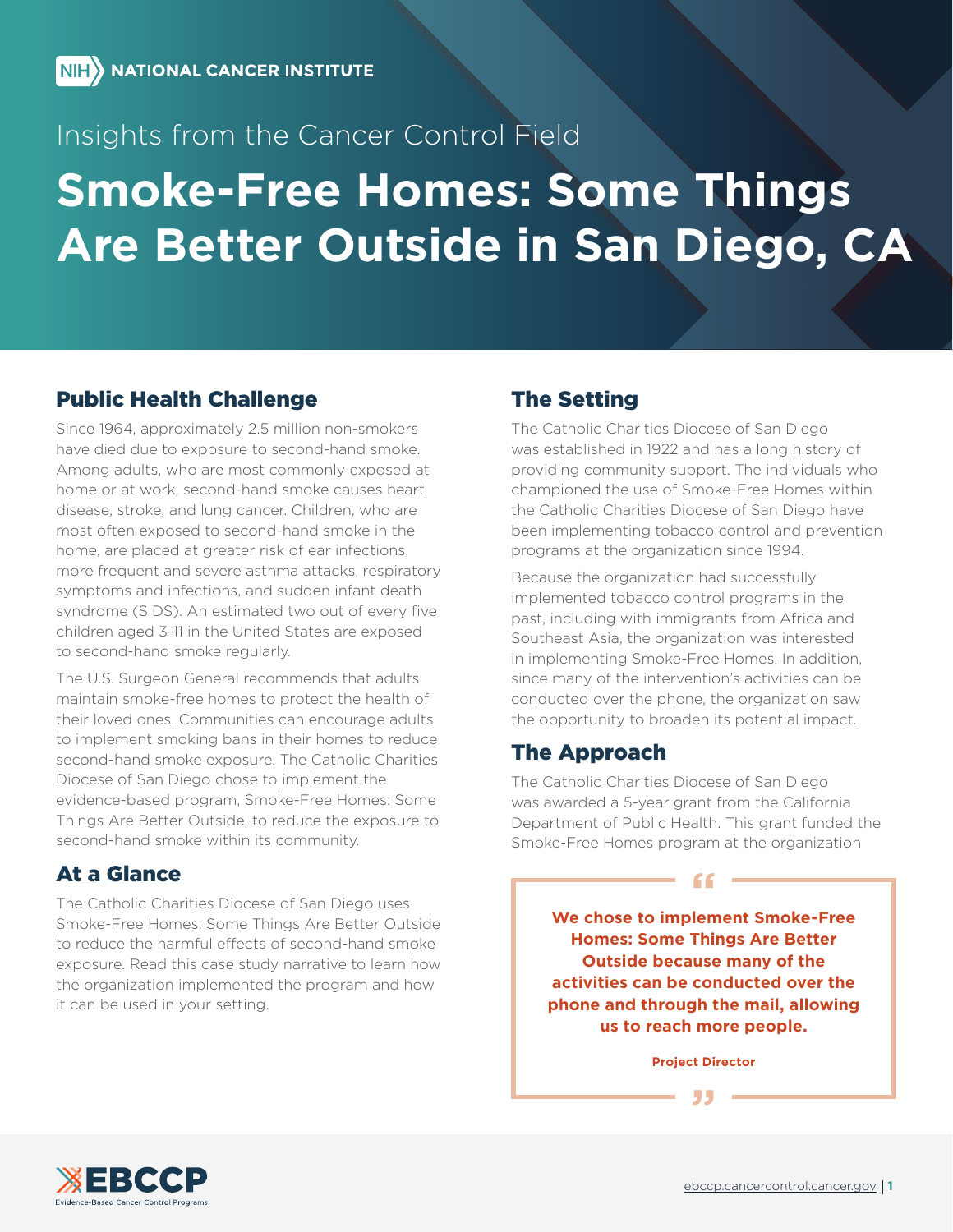and included face-to-face training, training materials (e.g., implementation manual), a tool to track mailings and coaching calls, printed materials for participants, and technical assistance.

The team lead from the Catholic Charities Diocese of San Diego attended a 2-day training at Emory University in Atlanta, Georgia, in November 2015. After she completed the training, she and her supervisor trained four staff members to conduct the participant recruitment component of the program. With the goal of enrolling 500 participants in the program, the staff started recruiting participants after receiving clearance from the program developers in January 2016.

The Catholic Charities Diocese of San Diego did not make any changes to the program components, using the program as intended. Within a day of an eligible participant being enrolled in the program, the Tobacco Education Clearinghouse of California sends him or her the first generated mailing, which includes interactive components (e.g., window cling, posters, pledge card).

Two weeks later, the team lead conducts the coaching call. The purpose of the 10- to 20-minute call is to discuss the mailed materials and the importance of implementing a smoke-free policy at home (banning smoking in all rooms of the house). The team lead makes up to six attempts to complete the coaching call with each participant.

After the coaching call is completed, the participant receives the first incentive (e.g., \$20 gift card to Starbucks, Subway, Office Depot, or Staples).

The second mailing, transmitted through text message, discusses the challenges of implementing a home smoking ban. Later, a third mailing (sent through the mail) includes testimonials from others that have successfully implemented a smoking ban.

Lastly, at 3-month follow-up, participants receive a short call to assess whether they implemented a smoke-free home policy. After completing the followup call, they receive another incentive (e.g., \$25 gift card to Starbucks, Subway, Office Depot, or Staples).

The Catholic Charities Diocese of San Diego receives technical assistance on an as-needed basis from the program developers. Additionally, the developers host bi-monthly calls with all

their program implementers to share updates and answer questions. The program developers also conduct the program evaluation and provide data to implementers on the number of attempts to enroll participants and the number enrolled.

The Catholic Charities Diocese of San Diego has recruited more than 3,000 potential participants and successfully enrolled more than 150 participants. The organization has hopes to continue the program for another 5 years and is in the process of writing a proposal for another grant.

## Challenges and Lessons Learned

#### Accepting Limitations to Recruitment

The Catholic Charities Diocese of San Diego faced the challenge of not being able to translate the materials. In the past, the organization was able to translate various tobacco control materials into eight different languages. Given the large number of community members who speak languages other than English, not being able to translate the materials may have impacted the organization's recruitment numbers. However, the implementer still saw the benefits of using this smoke-free home program and plans to continue doing so "for the sake of the kids."

#### Using Technical Assistance

The program developers at Emory Winship Cancer Institute are readily available to help implementers with any program challenges (e.g., questions about using the tracking tool, conducting coaching calls). Therefore, the Catholic Charities Diocese of San Diego recommends contacting the developers for program support.

## Questions and Answers

#### How long is a smoker enrolled in the program?

After a smoker is enrolled in the program, he or she receives three mailings, one coaching call, and one follow-up call over a 3-month period.

#### Did the implementer adapt the program?

No, the Catholic Charities Diocese of San Diego agreed to use the program as designed and did not make any changes to the program's components.